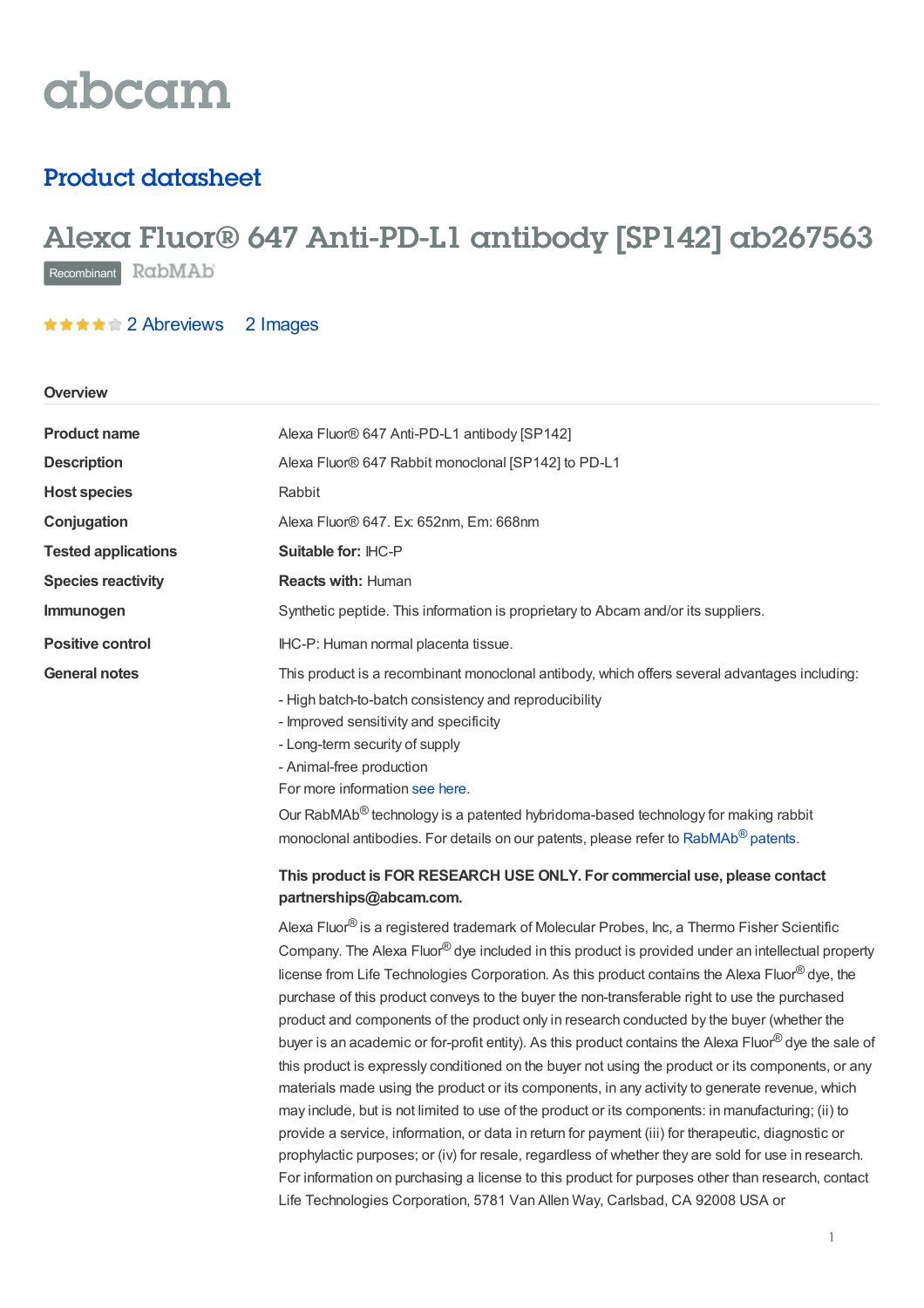| <b>Properties</b>           |                                                                                                                                                                                        |
|-----------------------------|----------------------------------------------------------------------------------------------------------------------------------------------------------------------------------------|
| Form                        | Liquid                                                                                                                                                                                 |
| <b>Storage instructions</b> | Shipped at 4°C. Store at +4°C short term (1-2 weeks). Upon delivery aliquot. Store at -20°C long<br>term. Avoid freeze / thaw cycle. Stable for 12 months at -20°C. Store In the Dark. |
| <b>Storage buffer</b>       | pH: 7.40<br>Preservative: 0.02% Sodium azide<br>Constituents: 30% Glycerol (glycerin, glycerine), 1% BSA, PBS                                                                          |
| <b>Purity</b>               | Protein A purified                                                                                                                                                                     |
| <b>Clonality</b>            | Monoclonal                                                                                                                                                                             |
| <b>Clone number</b>         | SP142                                                                                                                                                                                  |
| <b>Isotype</b>              | lgG                                                                                                                                                                                    |

#### **Applications**

**The Abpromise guarantee** Our [Abpromise](https://www.abcam.com/abpromise) guarantee covers the use of ab267563 in the following tested applications.

The application notes include recommended starting dilutions; optimal dilutions/concentrations should be determined by the end user.

| <b>Application</b> | <b>Abreviews</b> | <b>Notes</b>                                                                                                             |
|--------------------|------------------|--------------------------------------------------------------------------------------------------------------------------|
| <b>IHC-P</b>       | ★ ★ ★ ★ ★ (2)    | 1/100. Perform heat mediated antigen retrieval with citrate buffer<br>pH 6 before commencing with IHC staining protocol. |

| <b>Target</b>                |                                                                                                                                                                                                                                                   |
|------------------------------|---------------------------------------------------------------------------------------------------------------------------------------------------------------------------------------------------------------------------------------------------|
| <b>Function</b>              | Involved in the costimulatory signal, essential for T-cell proliferation and production of IL10 and<br>IFNG, in an IL2-dependent and a PDCD1-independent manner. Interaction with PDCD1 inhibits<br>T-cell proliferation and cytokine production. |
| <b>Tissue specificity</b>    | Highly expressed in the heart, skeletal muscle, placenta and lung. Weakly expressed in the<br>thymus, spleen, kidney and liver. Expressed on activated T- and B-cells, dendritic cells,<br>keratinocytes and monocytes.                           |
| <b>Sequence similarities</b> | Belongs to the immunoglobulin superfamily. BTN/MOG family.<br>Contains 1 Ig-like C2-type (immunoglobulin-like) domain.<br>Contains 1 lg-like V-type (immunoglobulin-like) domain.                                                                 |
| <b>Cellular localization</b> | Cell membrane and Endomembrane system.                                                                                                                                                                                                            |

#### **Images**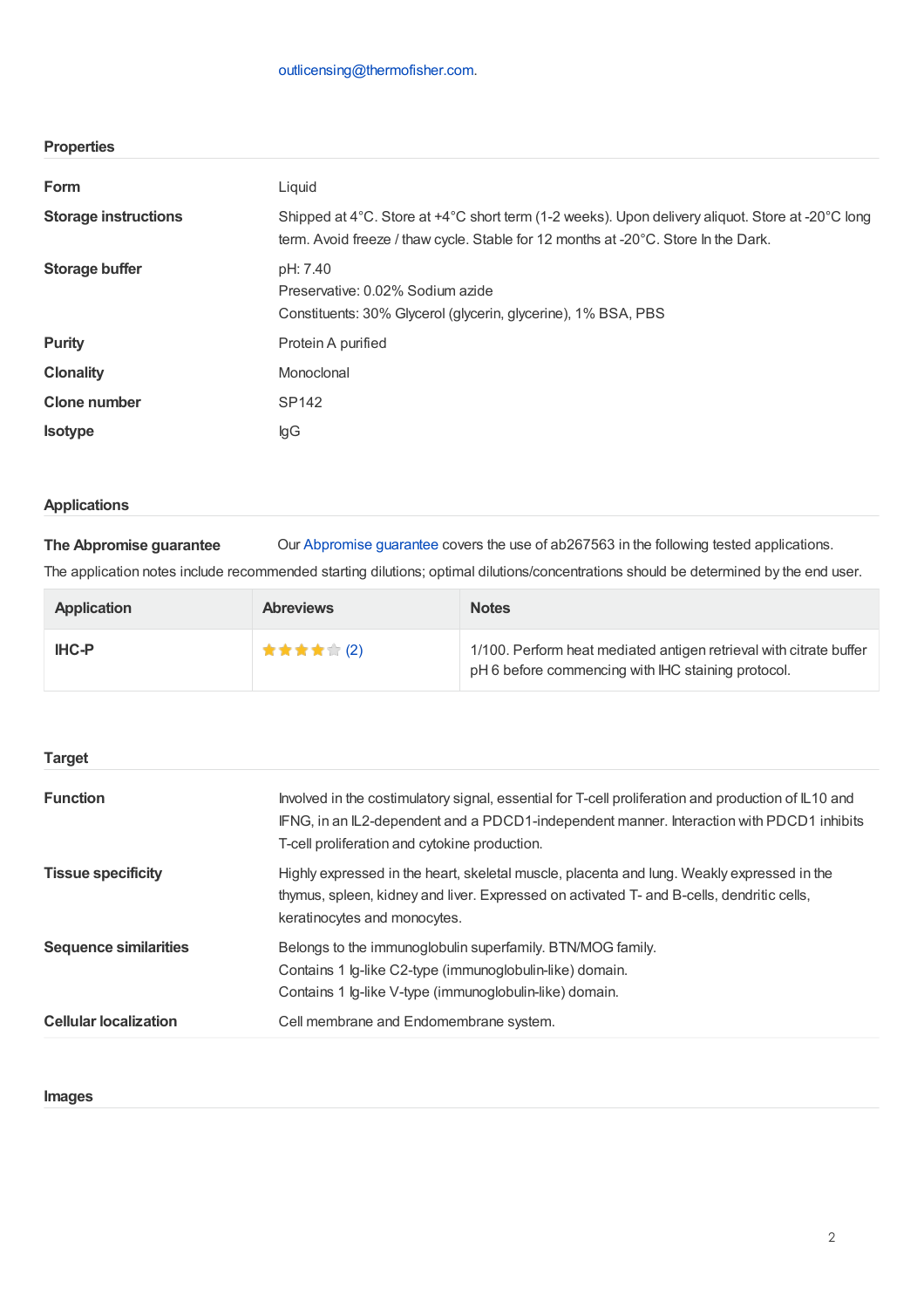

Immunohistochemistry (Formalin/PFA-fixed paraffinembedded sections) - Alexa Fluor® 647 Anti-PD-L1 antibody [SP142] (ab267563)

IHC image of PD-L1 staining in a section of formalin-fixed paraffinembedded normal human placenta\*.

The section was pre-treated using heat mediated antigen retrieval with sodium citrate buffer (pH6) in a Biocare Medical NxGen pressure cooker using retrieval settings of 110°C for 20 minutes. Non-specific protein-protein interactions were then blocked in TBS containing 0.025% (v/v) Triton X-100, 0.3M (w/v) glycine and 1% (w/v) BSA for 1h at room temperature. The section was then incubated overnight at +4°C in TBS containing 0.025% (v/v) Triton X-100 and 1% (w/v) BSA with ab267563 at 1/100 dilution (shown in red) and counterstained using [ab195887](https://www.abcam.com/ab195887.html), Mouse monoclonal to alpha Tubulin (Alexa Fluor® 488), at 1/250 dilution (shown in green). Nuclear DNA was labelled with DAPI(shown in blue). The section was then mounted using Fluoromount $^{\circledR}.$ 

Image was taken with a confocal microscope (Leica-Microsystems, TCS SP8).

For other IHC staining systems (automated and non-automated), customers should optimize variable parameters such as antigen retrieval conditions, antibody concentrations and incubation times.

\*Tissue obtained from Papworth Hospital Research Tissue Bank.



**Please note:** All products are "FOR RESEARCH USE ONLY. NOT FOR USE IN DIAGNOSTIC PROCEDURES"